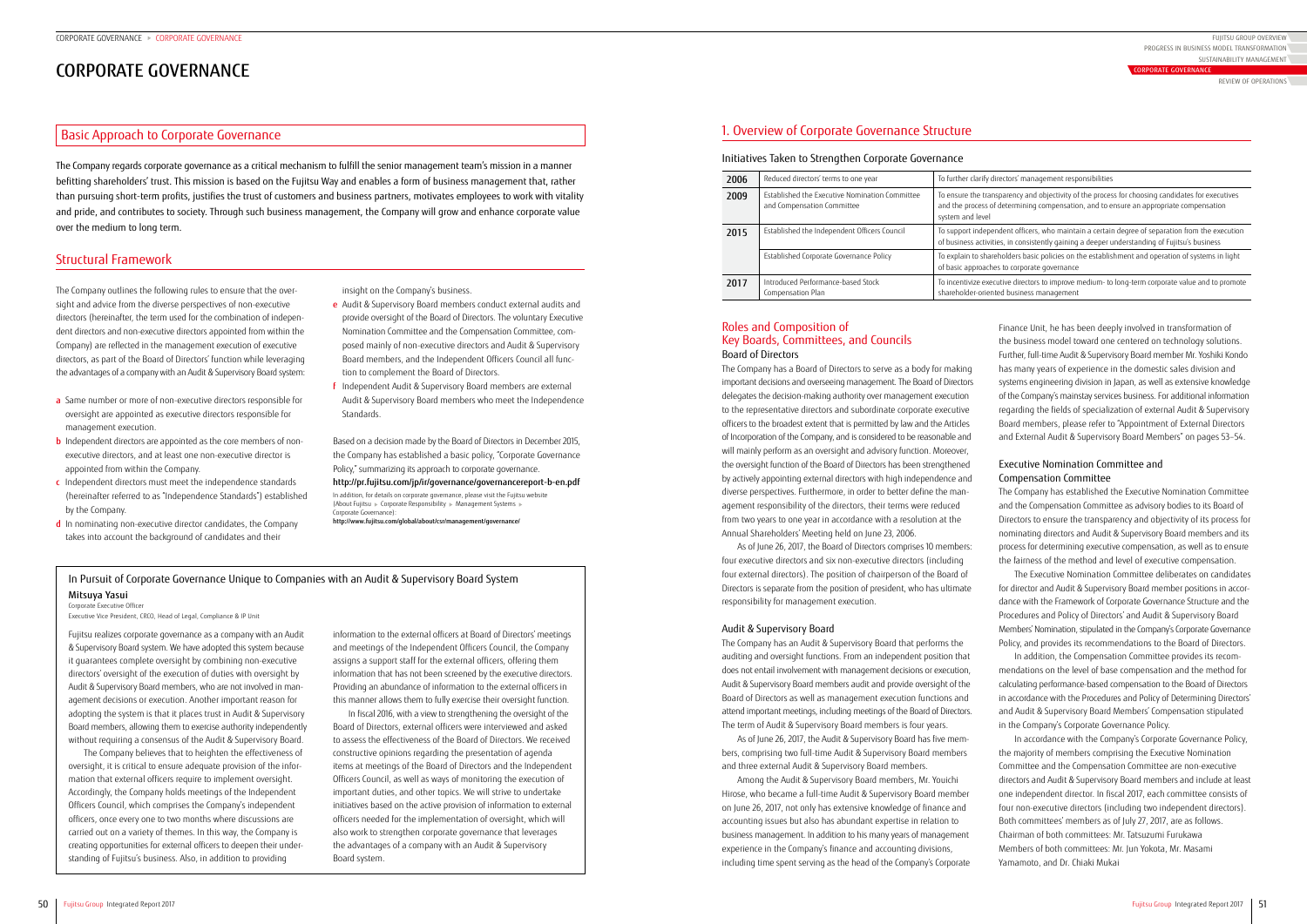need, including advice from external experts, through financial support and staffing.

• The Company provides newly appointed directors and Audit & Supervisory Board members with necessary training, including information on their roles and responsibilities, internal structure, and business lineup. In addition, the Company provides ongoing opportunities for updating such information and knowledge periodically and when directors and Audit & Supervisory Board members feel the need for further training while they remain in their position.

- (4) Partner or employee of accounting auditor company of Fujitsu;
- (5) Director, executive officer, Audit & Supervisory Board member, or corporate executive officer mutually exchanged between Fujitsu and other company;
- (6) A person who receives significant amount of monetary benefits or property other than the compensation as a director or Audit & Supervisory Board member from Fujitsu; or
- (7) Director, executive officer, Audit & Supervisory Board member, or important employee<sup>\*2</sup> of a major business partner of Fujitsu.

Further, given that external officers' knowledge of the Company's business fields and corporate culture differs from that of internal officers, the Company has established systems that support external officers in addition to the above-mentioned support and the previously mentioned Independent Officers Council. The Company has established an organization through which the Company's junior employees are assigned to respective external officers as assistants who provide direct support.

# Status of Management Execution Organs

- \*4 "Major lender" indicates a lender in the Group's major lenders listed in the latest business report of Fujitsu. \*5 "Significant amount of monetary benefits" means the sum of annual compensation for expert services and a donation equal to or more than ¥10 million.
- \*6 "Major business partner" means a company with which Fujitsu Group companies made a business transaction within the preceding three fiscal years, and the total amount of the transaction exceeded 1% of consolidated sales revenue of either Fujitsu or that company.
- \*7 "Close relative" means a family member, spouse, or cohabiter within the second degree of kinship (as stipulated in the Civil Code of Japan).
- \*8 This condition applies only when judging the independence of Fujitsu's external Audit & Supervisory Board member or a nominee thereof

The Company appoints corporate executive officers and executive vice presidents who are assigned management execution authority by the representative director and president. Furthermore, to heighten the efficiency of business management, the Company has established a Management Council comprising the representative directors and the corporate executive officers to assist the representative director and president in making decisions.

\*1 "Fujitsu Group companies" means Fujitsu Limited and its subsidiaries. \*2 This excludes the independent directors and the independent Audit & Supervisory Board members of said major shareholders, lenders to the Company, and business partners of the Company.

\*3 "Major shareholder" indicates a shareholder in the top 10 major shareholders listed in the latest business report of Fujitsu.

- a. A director and Audit & Supervisory Board member will be independent if none of the following are met, at present and/or in the past: (1) Director or employee of one of Fujitsu Group companies\*1;
- (2) Director, executive officer, Audit & Supervisory Board member, or important employee<sup>\*2</sup> of a major shareholder<sup>\*3</sup> of Fujitsu;
- (3) Director, executive officer, Audit & Supervisory Board member, or important employee<sup>\*2</sup> of a major lender<sup>\*4</sup> to Fujitsu; (4) Partner or employee of accounting auditor of Fujitsu;
- 
- (5) Director, executive officer, Audit & Supervisory Board member, or corporate executive officer mutually exchanged between Fujitsu and other company;
- (6) A person who receives significant amount of monetary benefits $*$ <sup>5</sup> or other property other than the compensation as a director or Audit & Supervisory Board member from Fujitsu; or
- (7) Director, executive officer, Audit & Supervisory Board member, or important employee\*<sup>2</sup> of a major business partner\*<sup>6</sup> of Fujitsu.
- **b.** A person who does not have a close relative $*$ <sup>7</sup> will be independent, wherein a close relative meets one of the following, at present or at any time within the preceding three years: (1) Executive director, non-executive director,\*8 or important
	- employee of Fujitsu Group companies;
- (2) Director, executive officer, Audit & Supervisory Board member, or important employee<sup>\*2</sup> of a major shareholder of Fujitsu;
- (3) Director, executive officer, Audit & Supervisory Board member, or important employee<sup>\*2</sup> of a major lender to Fujitsu;

# Appointment of External Directors and External Audit & Supervisory Board Members

Fujitsu actively appoints external officers to increase management transparency and further improve efficiency.

Fujitsu determines independence based on the independence standards stated above. All external officers have been registered with and accepted as independent officers by the financial instruments exchanges on which Fujitsu is listed in Japan.

Fujitsu's views on the roles, functions, and specific appointed statuses of external directors and external Audit & Supervisory Board members are as follows:

al macroeconomics, and because of her knowledge of financial policy and global rms) as a member of the Policy Board of the Bank of Japan, she fulfills an oversight I perspective in the corporate governance of Fujitsu. Moreover, Ms. Suda has never ive management position with a major business partner of the Company. There-

### Independent Officers Council

assador to Belgium, and is an expert in international economic negotiations, having partnership agreement negotiations with Europe. Because of his deep knowledge .<br>Fulfills an oversight function and role as an external director. Moreover, Mr. Yokota an executive management position with a major business partner of the Company. Therefore, Fujitsu considers Mr. Yokota to be independent.

Asia's first female astronaut. She exemplifies the spirit of challenge advocated by Is. As we can expect her to provide fair and objective oversight and advice from lge of science and technology, she will fulfill an oversight function and role as of Science, where Dr. Mukai serves as vice president, had business transactions i, which is considered immaterial and constituting no special relationship when taking into account the size of the size of the selection of the selection of the selection of the independent.

nd M&As based on his many years of experience in investment banking and private oversight and advice from a shareholder and investor perspective, as well as to of management, he fulfills an oversight function and role as an external director. ween Fujitsu Limited and Sangyo Sosei Advisory Inc., at which Mr. Abe is a managing  $\frac{1}{2}$ luctor Corporation, where Mr. Abe serves as a director. Mr. Abe has never been a gement position with a company with which Fujitsu Limited has engaged in major Abe to be independent

In response to the requirements of Japan's Corporate Governance Code, which facilitates the activities of independent directors and Audit & Supervisory Board members, and in order to invigorate discussions on the medium- to long-term direction of the Company at its Board of Directors' meetings, the Company believes it essential to establish a system that enables independent directors and Audit & Supervisory Board members, who maintain a certain degree of separation from the execution of business activities, to consistently gain a deeper understanding of the Company's business. Based on this recognition, the Company established the Independent Officers Council in fiscal 2015, which includes all independent officers (four external directors and three external Audit & Supervisory Board members). This council convened six times in fiscal 2016. At meetings of the council, independent officers discuss one or two agenda items thoroughly to help respective officers form opinions and to enliven deliberations of the Board of Directors.

# Support System for Directors and Audit & Supervisory Board Members

The Company provides directors and Audit & Supervisory Board members, irrespective of whether they are an executive director, non-executive director, or Audit & Supervisory Board member, with the following support necessary for each director and Audit & Supervisory Board member to fulfill their role and contribute to the Company's corporate governance:

• The Company prepares a framework to help directors and Audit & Supervisory Board members acquire the information they

# Independence Standards for External Directors and Audit & Supervisory Board Members

The Company evaluates the independence of external officers based on the following standards.

# External Directors

| Miyako Suda  | As an economist, Ms. Suda is an expert in internation<br>managerial insight, having served for 10 years (two ter<br>function and role as an external director with a global<br>been a major shareholder, nor has she held an execut<br>fore, Fujitsu considers Ms. Suda to be independent.                                                                                                                      |
|--------------|-----------------------------------------------------------------------------------------------------------------------------------------------------------------------------------------------------------------------------------------------------------------------------------------------------------------------------------------------------------------------------------------------------------------|
| Jun Yokota   | Mr. Yokota has served as Ambassador to Israel and Amb.<br>served as a government representative for economic<br>of politics and economics from a global perspective, he<br>has never been a major shareholder, nor has he held<br>pany. Therefore, Fujitsu considers Mr. Yokota to be ind                                                                                                                       |
| Chiaki Mukai | Dr. Mukai began her career as a doctor and became /<br>Fujitsu by being at the cutting edge of scientific field:<br>a global perspective based on her extensive knowled<br>an external director. Fujitsu and the Tokyo University<br>in fiscal 2016 amounting to approximately ¥7 millior<br>taking into account the size of Fujitsu's total sales. Th                                                          |
| Atsushi Abe  | Mr. Abe has extensive knowledge of the ICT industry an<br>equity business. As we can expect Mr. Abe to provide<br>contribute to the timely and resolute decision making<br>Moreover, there are no major business transactions bety<br>partner, nor between Fujitsu Limited and ON Semicond<br>major shareholder, nor has he held an executive mana<br>business transactions. Therefore, Fujitsu considers Mr. / |
|              |                                                                                                                                                                                                                                                                                                                                                                                                                 |



# 2. External Directors / External Audit & Supervisory Board Members

FUJITSU GROUP OVERVIEW SUSTAINABILITY MANAGEMENT PROGRESS IN BUSINESS MODEL TRANSFORMATION

REVIEW OF OPERATIONS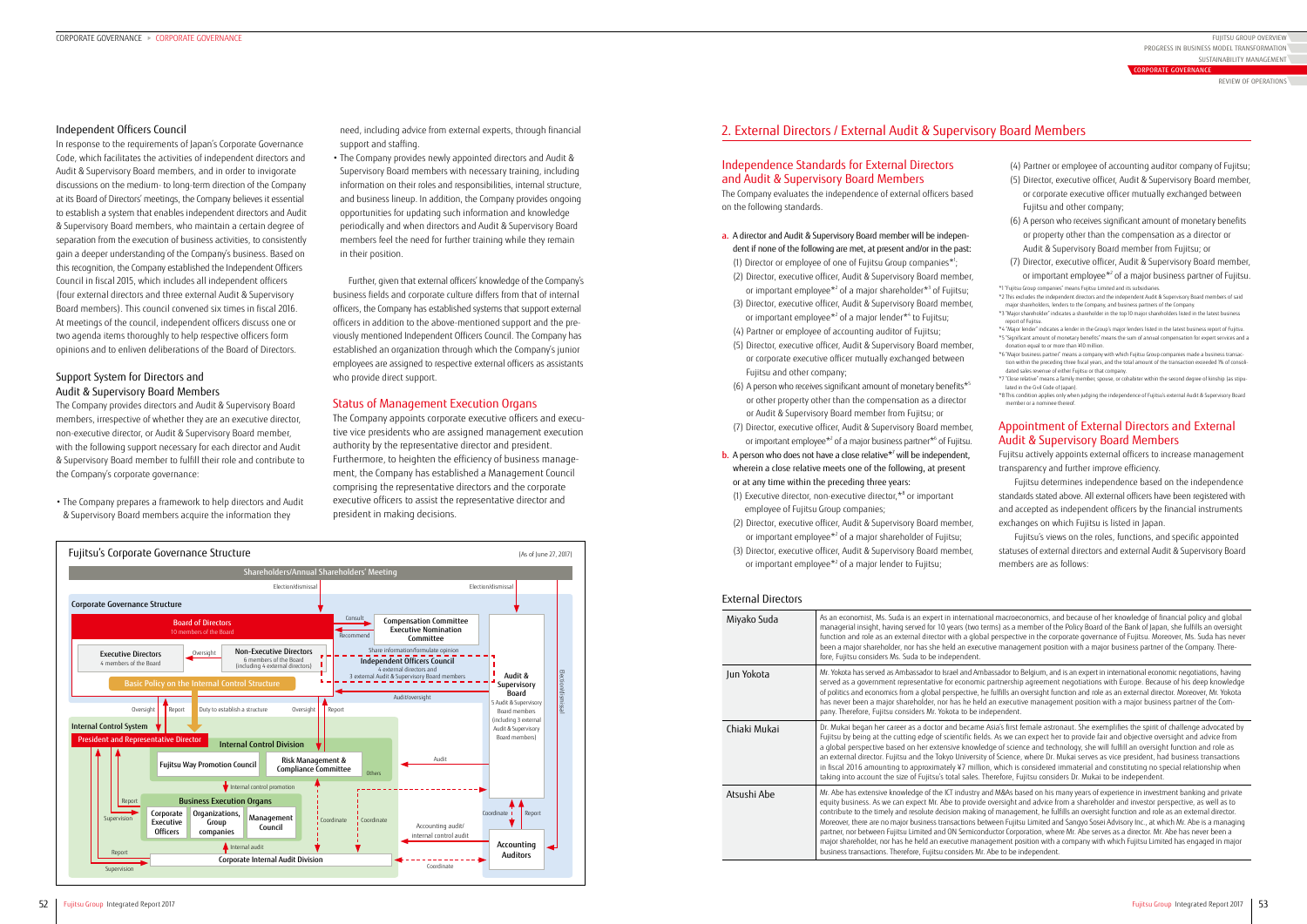#### External Audit & Supervisory Board Members

| Mr. Yamamuro has many years of experience in the legal profession. As he is an expert in corporate law, including the Companies Act,<br>and domestic and overseas compliance measures, he fulfills an audit and oversight function and role as an external Audit & Supervisory<br>Board member utilizing his experience and knowledge in Fujitsu's corporate governance. Mr. Yamamuro has never been a major share-<br>holder, nor has he held an executive management position with a major business partner of the Company. Therefore, Fujitsu considers<br>Mr. Yamamuro to be independent.                                                                                                                                                                                                   |
|-------------------------------------------------------------------------------------------------------------------------------------------------------------------------------------------------------------------------------------------------------------------------------------------------------------------------------------------------------------------------------------------------------------------------------------------------------------------------------------------------------------------------------------------------------------------------------------------------------------------------------------------------------------------------------------------------------------------------------------------------------------------------------------------------|
| Mr. Mitani has extensive knowledge of law, as well as areas involving business management including economics and social issues due<br>to his experience as a public prosecutor and member of the Fair Trade Commission. Therefore, he fulfills an audit and oversight function<br>and role as an external Audit & Supervisory Board member utilizing his experience and knowledge in the corporate governance of Fujitsu.<br>Mr. Mitani has never been a major shareholder, nor has he held an executive management position with a major business partner of<br>the Company. Therefore, Fujitsu considers Mr. Mitani to be independent.                                                                                                                                                       |
| Mr. Hatsukawa has a wealth of auditing experience as a certified public accountant and broad knowledge of corporate accounting.<br>Therefore, he fulfills an oversight function and role as an external Audit & Supervisory Board member utilizing his experience and knowl-<br>edge in the corporate governance of Fujitsu. Moreover, PricewaterhouseCoopers Aarata, where Mr. Hatsukawa served as CEO, has never<br>performed an accounting audit for Fujitsu. Fujitsu and PricewaterhouseCoopers Aarata had business transactions in fiscal 2016 totaling<br>approximately ¥20 million, which is considered immaterial and constituting no special relationship when taking into account the size<br>of Fujitsu's total sales. Therefore, Fujitsu considers Mr. Hatsukawa to be independent. |
| Megumi Yamamuro                                                                                                                                                                                                                                                                                                                                                                                                                                                                                                                                                                                                                                                                                                                                                                                 |

#### (Reference) Executive Compensation Items and Payment Recipients

| Recipient                            |                          | <b>Base Compensation</b> | <b>Bonuses</b> | Performance-based Stock<br>Compensation |  |
|--------------------------------------|--------------------------|--------------------------|----------------|-----------------------------------------|--|
|                                      | For Management Oversight | For Management Execution |                |                                         |  |
| Non-executive directors              |                          |                          |                |                                         |  |
| Executive directors                  |                          |                          |                |                                         |  |
| Audit & Supervisory<br>Board members |                          |                          |                |                                         |  |

### Bonuses

- Bonuses shall be paid to directors who carry out executive responsibilities. The amount of a bonus shall reflect business performance in the respective fiscal year.
- As a specific method for calculating a bonus, Fujitsu shall adopt an "On Target model" that uses consolidated revenue and consolidated operating profit as indicators, and the amount shall be determined in accordance with the degree of achievement of the performance targets for the respective fiscal year.

#### Performance-based Stock Compensation

Performance-based stock compensation shall be granted to directors who are responsible for the execution of duties to share gains with shareholders and to help enhance the Company's medium- to longterm performance.

Base numbers of shares for respective ranks, a performance evaluation period (three years), medium- to long-term performance targets based on consolidated revenue and consolidated operating profit, and coefficients corresponding to degrees of achievement of these performance targets shall be set in advance. Base numbers of shares shall be multiplied by coefficients corresponding to degrees of achievement of performance targets. After the number of shares for each fiscal year has been calculated, the total number of shares shall be allocated upon completion of the performance evaluation period.

• In exercising the voting rights of shares that the Company holds as strategic shareholdings, the Company comprehensively decides how to exercise the rights on the agenda item in consideration of the purpose of the shareholding, the probability of maximizing the effect of the shareholding, and the increase in the Company's corporate value as a minority shareholder. The Company considers selling the shares if it judges not to agree to the agenda item proposed by the investee company.

Furthermore, in February 2017 the Company decided to revise its crossholding of shares with Fuji Electric Co., Ltd., and carried out the sale of a certain amount of Fuji Electric's shares in September 2017.

### Risk Management System and Compliance System

The Company positions the risk management system and the compliance system at the heart of the Policy on the Internal Control System and has established the Risk Management & Compliance Committee, which supervises these systems globally and is under the direct control of the Board of Directors.

The Risk Management & Compliance Committee is chaired by the representative director and president and consists mainly of executive directors. The Risk Management & Compliance Committee meets about every quarter. Regarding compliance violations and risks in business operations, including information security, the Risk Management & Compliance Committee operates a system that ensures the reporting of compliance violations and risks that have arisen to the Risk Management & Compliance Committee in a timely manner. It also operates the internal reporting system and formulates an action policy of the Chief Risk Compliance Officer. The progress and results of the activities of the Risk Management & Compliance Committee are periodically reported to the Board of Directors.

Also, sub-committees of the Risk Management & Compliance Committee have been established for individual regions, which are geographical regions of the Fujitsu Group worldwide, in order to instill the risk management system and the compliance system throughout the Fujitsu Group.

The Chief Risk Compliance Officer directs internal organizations based on the above-mentioned policy and strives to prevent risks in business operations from arising and conducts activities to minimize the loss that may be caused by the risks that have arisen.

To ensure a more highly transparent executive compensation system, Fujitsu established the Compensation Committee by a resolution of the Board of Directors at a meeting held in October 2009. The compensation of directors and Audit & Supervisory Board members is determined based on the following Executive Compensation Policy, which the Board of Directors revised in light of a report received from the Compensation Committee.

# Executive Compensation Policy

To secure exceptional human resources required to manage the Fujitsu Group as a global ICT company, and to further strengthen the link between its financial performance and shareholder value, while at the same time improving its transparency, Fujitsu establishes its Executive Compensation Policy as follows.

Executive compensation includes "Base Compensation," specifically a fixed monthly salary in accordance with position and responsibilities; "Bonuses," which are compensation linked to short-term business performance; and "Performance-based Stock Compensation," which is a long-term incentive that emphasizes linkage with shareholder value.

#### Base Compensation

Base compensation is paid to all directors and Audit & Supervisory Board members. A fixed monthly amount shall be determined for each executive in accordance with the position and responsibilities of each executive.

The Company acquires and holds shares of other companies as strategic shareholdings to maintain and strengthen business transaction relationships, and it acknowledges that such action may significantly impact the benefits of shareholders. Based on the acknowledgement above, the Company has established a policy for strategic shareholdings and exercising voting rights as follows:

• The Company makes judgment on the strategic shareholdings every year in light of the medium-term and long-term economic rationality and other matters and verifies its rationality in the Board of Directors' meeting. When medium-term and long-term contributions toward increasing the Company's corporate value are expected, the Company continues the strategic shareholdings.

# Internal Audit and Accounting Audit Systems Internal Audits

The Corporate Internal Audit Division serves as an internal audit group. This division audits the internal affairs of the entire Fujitsu Group in cooperation with the internal audit groups of each Group company and reports audit results to the representative director and president. The Corporate Internal Audit Division reports once a month, as a rule, to full-time members of the Audit & Supervisory Board on auditing plans for and results of internal audits, including matters relating to Group companies, and makes regular reports once every quarter, as a rule, to the Audit & Supervisory Board and accounting auditor.

The Corporate Internal Audit Division includes a significant number of employees with specialist internal auditing knowledge, including Certified Internal Auditors (CIA), Certified Information Systems Auditors (CISA), and Certified Fraud Examiners (CFE).

#### Accounting Audits

The accounting auditor, Ernst & Young ShinNihon LLC, reports to the Audit & Supervisory Board concerning the auditing plans and results. The accounting auditor also conducts an exchange of opinions when needed and carries out coordinated audits.

# Internal Control System

#### Internal Control Division

Based on the Basic Policy on Establishing an Internal Control Structure, the Risk Management & Compliance Committee and the Fujitsu Way Committee maintain and operate risk management systems, compliance systems, and internal control structures related to financial reporting and execute duties regulated under the basic policy. The status of operation of the internal control system is periodically reported to the Board of Directors.

# 3. Policy for Deciding Executive Compensation

# 4. Policy for Strategic Shareholdings and the Standard of Exercising Voting Rights

# 5. Status of Internal Audits, Accounting Audits, and the Internal Control Division

FUJITSU GROUP OVERVIEW SUSTAINABILITY MANAGEMENT PROGRESS IN BUSINESS MODEL TRANSFORMATION

REVIEW OF OPERATIONS